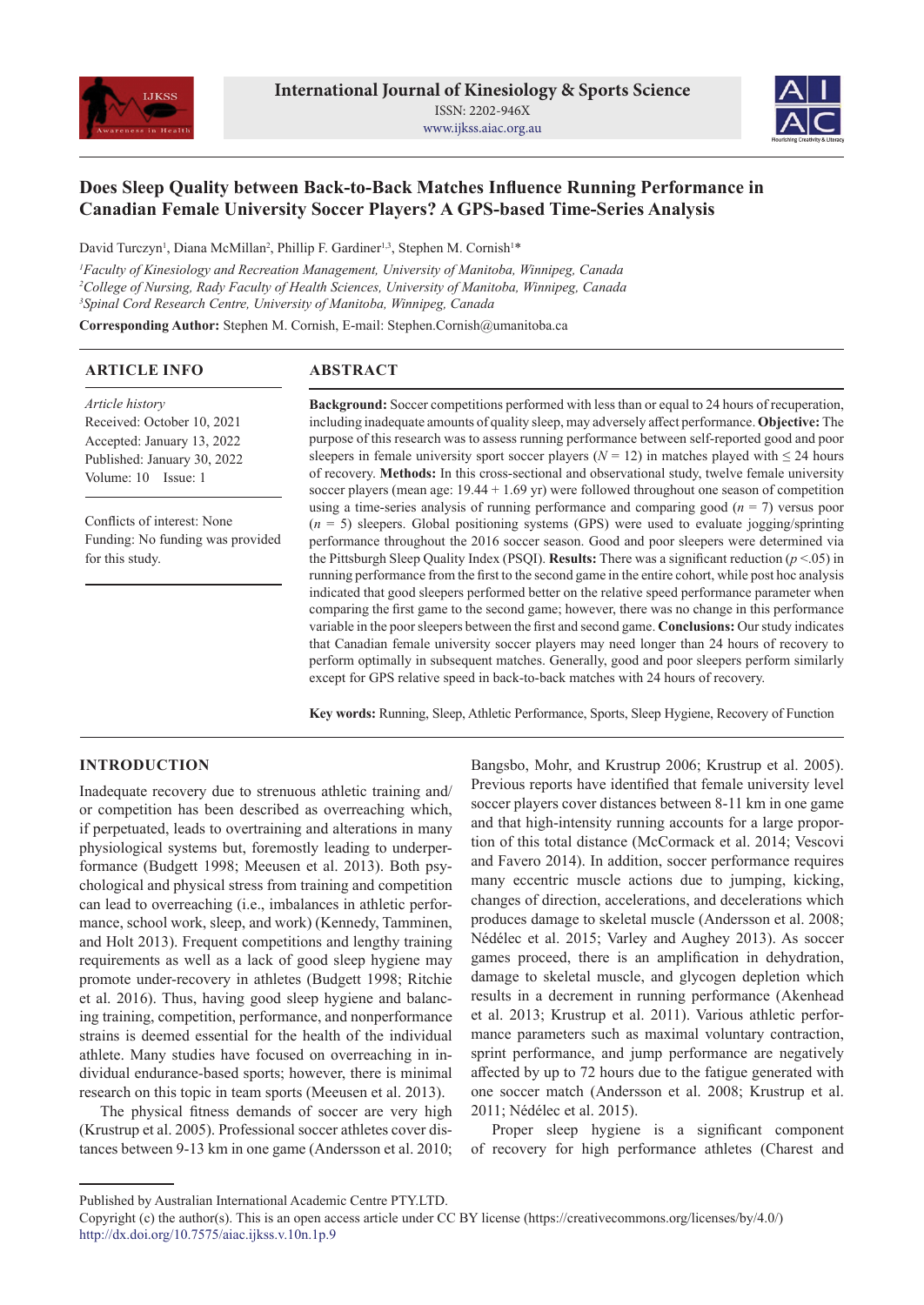Grandner 2020; Doherty et al. 2021). Sleep quality and quantity can be negatively affected in high performance athletes with many of them reporting sleep disturbances that will negatively affect athletic performance outcomes (Gupta, Morgan, Gilchrist 2017). Sleep, in general, and slow-wave sleep (SWS) or deep sleep, specifically, are deemed essential for athlete recovery following strenuous high-intensity activity (Simpson, Gibbs, and Matheson 2017; Taylor, Rogers, and Driver 1997; Vitale et al. 2019). SWS is essential for adequate growth hormone release and the promotion of anabolic conditions which would aid athlete recovery (Bolin 2019; Juliff, Halson, and Peiffer 2015; Malhotra 2017; Shapiro et al. 1981). Sleep deprivation will decrease SWS, increase daytime tiredness, and reduce performance (Dijk 2010). If people spend less than seven hours asleep, psychomotor vigilance task performance, such as reaction time, will decrease substantially and progressively with increasing sleep restriction (Belenky et al. 2003; Dinges et al. 1997; Lim and Dinges 2008; Van Dongen et al. 2003). With sleep restriction, neurobehavioral functions progressively decrease in a dose response trajectory; however, individual awareness of sleepiness is distorted with progressive sleep constraints (Simpson et al. 2016; Van Dongen et al. 2003). Restricting sleep will have a negative effect on athletic performance in a variety of athletes, including those athletes that compete in soccer (Bolin 2019; Malhotra 2017; Simpson et al. 2017; Vitale et al. 2019), and it was found that 64% of a diverse range of athletes have sleep disturbances the night before a competition (Juliff et al. 2015).

Canadian university sports require female soccer athletes to play two games each weekend with less than or equal to 24 hours of recuperation between them in a condensed schedule over the regular season of 7-weeks. The risk of overreaching or overtraining is high in these athletes due to the lack of recovery between games over the course of the season. This may be exacerbated with poor sleep between matches. The research aim was to describe the differences in various running parameters between Canadian university female soccer athletes deemed either good or poor sleepers over one competitive season. The primary hypothesis was that GPS assessed running performance variables would be significantly less when comparing the second game to the first game in matches played within 24 hours of one another. Secondarily, it was hypothesized that poor sleepers, as indicated by the Pittsburgh Sleep Quality Index (PSQI) (Buysse et al. 1989), would perform worse when compared to good sleepers in higher intensity running variables as assessed by GPS.

#### **MATERIALS AND METHODS**

#### **Participants and Study Design**

This study used an observational and cross-sectional design and recruited a convenience sample of twelve university caliber outfield female soccer players from one Canadian university team. Age (years), height (cm), weight (kg), and length in university (years) were all assessed at the beginning of the season. The participants were tracked using the GPS systems for seven weekends over which the team participated in competitions; however, only five of those weekends met the criteria for inclusion in the data analysis as there was ≤ 24 hours between these matches. The other two weekends included games with > 24 hours of rest between matches and were excluded from the analysis. The inclusion criteria for the study was that each participant had to participate in a minimum of  $\geq$  45 minutes of game play in each of the matches assessed and that they had to be a part of the university female soccer team. Exclusion criteria for the study included any musculoskeletal injuries that would preclude their participation in competitions and less than 45 minutes of playing time in each of the competitions where GPS variables were assessed. The lifestyle habits of the participants were not overtly monitored in this research; nevertheless, they were instructed to not deviate from their normal activities (i.e., drinking alcohol, smoking, medication use, and dietary intake). The independent variable in this study was sleep quality as assessed by the PSQI (i.e., good or poor sleep). The dependent variables in this study were various running performance parameters as assessed by the GPS systems the athletes wore during competition (see below for explanation). The Human Research Ethics Board at the University of Manitoba (protocol number: HS20602) approved this study. Further, all participants provided written informed consent.

#### **Global Positioning System**

Global Positioning System (GPS) equipment containing an accelerometer capable of attaining movements at 100Hz (SPI HPU, 15 Hz, GPSport, Canberra, Australia), were activated and secured in the outdoor docking station 30 minutes prior to warm-ups of games so that individual athletes could retrieve their specific device. A tight-fitting vest was used to secure the GPS devices to the mid-back of the athletes for all the participants before the match so they could be tracked by the device throughout the game. The participants returned their respective GPS units and vests to the investigator after each match was complete. Each participants data was downloaded and split into the different game components (i.e., warm-up, first-half, half-time, and second-half). This data was then exported to a spreadsheet using Excel software. Previous techniques completed by McCormack et al. (2015), were used to breakdown the data for each one of the matches similarly for the current study. For all players that participated in at least 45 minutes for each game was averaged over the entire season (i.e., for the five weekend back-to-back matches).

The zones of speed were classified as low-intensity running (Zone one: 0-11.9 km/hr), moderate intensity running (Zone two: 12-15.9 km/hr), high-intensity running one (Zone three: 16-17.9 km/hr), high-intensity running two (Zone four: 18-19.9 km/hr), high-intensity running three (Zone five: 20-22.9 km/hr) and high-intensity running four (Zone six:  $> 23$  km/hr). The number of sprints performed in each game was the principal dependent variable used from the GPS devices in the data analysis as this involves the key performance quality needed to create and stop scoring chanc-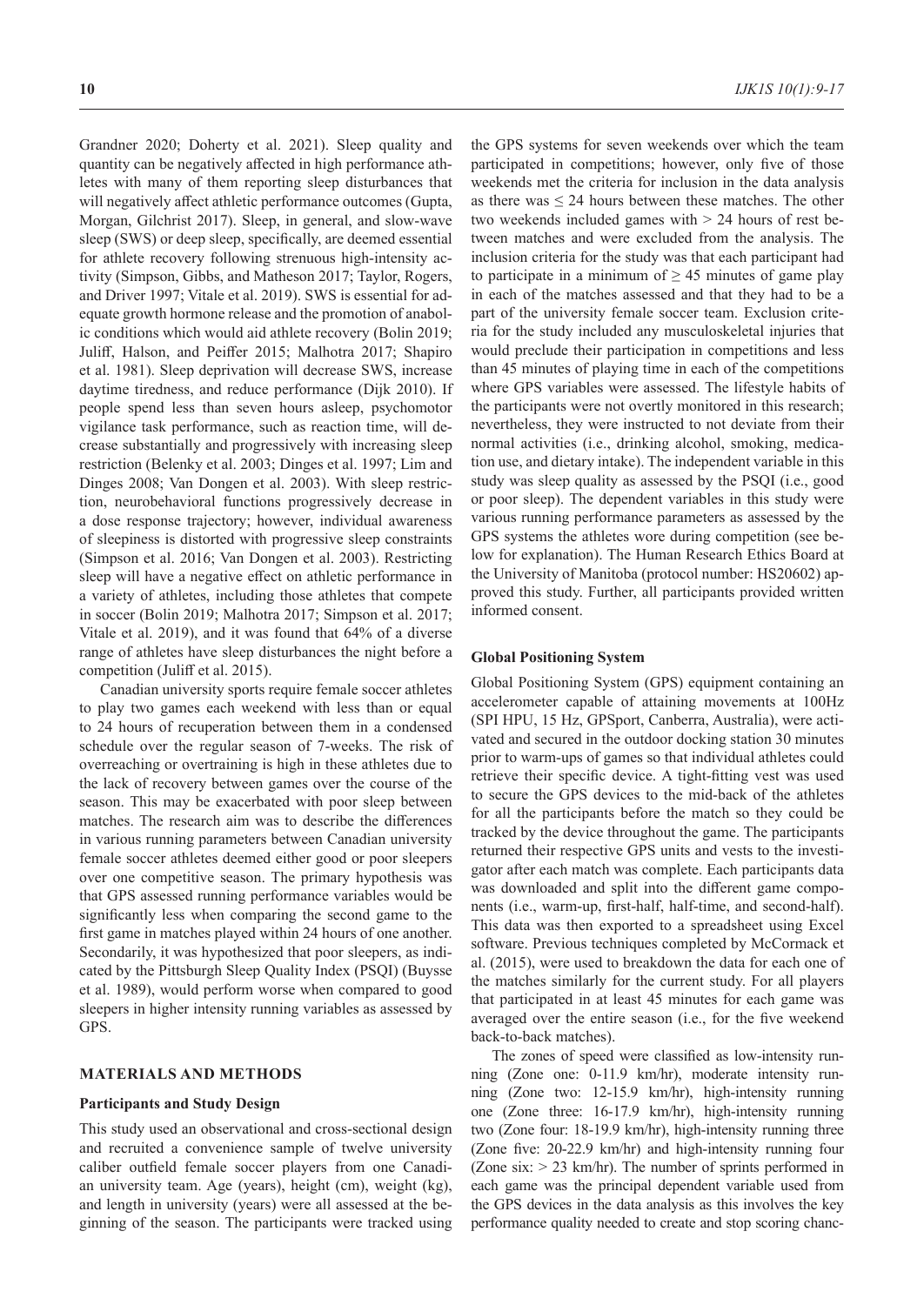es during a soccer match (Di Salvo et al. 2009, 2010; Reilly, Bangsbo, and Franks 2000; Varley and Aughey 2013). A sprint was expressed by a running velocity  $> 23$  km/hr lasting a minimum of one second. Secondary running performance variables evaluated in this research included: the total number of decelerations and accelerations, the high-intensity running distance (m), the relative distance covered (in m·min-1), and the total running distance (m). The entire cohort of athletes was able to reach the sprint speed running velocity of 23 km/hr based on a 40-meter sprint speed test at the beginning of the season. Running in zones three or higher (i.e.,  $\geq 16$  km/hr) was delineated as running at high-intensity. We summated any high-intensity running that was  $\geq 16$  km/hr, which included zone 3-6.

Using previous research by Akenhead et al. (2013), the deceleration and acceleration counts were defined using the thresholds of high acceleration (HA; Zone three; >3 m⋅s<sup>-2</sup>), medium acceleration (MA; Zone two; from 2 to 3 m∙s-2), low acceleration (LA; Zone one; from 1 to 2 m⋅s<sup>-2</sup>), high deceleration (HD; Zone three;  $> -3$  m⋅s<sup>-2</sup>), medium deceleration (MD; Zone two; from -3 to -2 m∙s-2), and low deceleration (LD; Zone one; from -2 to -1 m∙s-2). The summation of all zones of the number of accelerations were calculated to give a total acceleration number. Total number of decelerations were calculated in the same manner.

#### **Sleep Assessment**

The assessment of global sleep quality and quantity was performed by using the Pittsburgh Sleep Quality Index (PSQI). It is an instrument that effectively assesses sleep and persistent sleep disturbances in research participants (Buysse et al. 1989). The PSQI assesses seven areas related to sleep: daytime dysfunction, use of sleeping medications, sleep disturbances, habitual sleep efficiency, sleep duration, sleep latency, and subjective sleep quality. A global PSQI score is assigned by calculating the sum of the seven components of the questionnaire, which ranges from 0-21, with higher scores indicative of poorer sleep quality. PSQI scores  $> 5$ indicate that there are moderate to severe difficulties with sleep hygiene. We used previously published data to indicate "good" ( $\leq$  5 on PSQI) or "poor" ( $>$  5 on PSQI) sleepers (Buysse et al. 1989).

#### **Statistical Analyses**

All data was collected and reported as mean  $\pm$  SD for each day evaluated and for all performance variables as assessed by the GPS units. Differences between the minutes played, number of decelerations and accelerations performed at different zones, number of sprints performed, high intensity running, and mean relative distance rate (total distance travelled divided by the total minutes played) during the first match (Game 1: G1) and second match (Game 2: G2) throughout the regular season were analyzed using a two-factor group (poor versus good sleepers) by time (G1 versus G2) repeated measures analysis of variance (ANOVA). TIBCO STATIS-TICA version 13.3 (StatSoft, Tulsa, Oklahoma, USA) software was used to statistically analyze all the data. Significance was set at  $p \leq 0.05$ .

### **RESULTS**

There was a total of 12 female University Sport soccer players from the University of Manitoba that participated in this study (Mean  $\pm$  SD: age 19.44  $\pm$  1.69 years old, height 162.41  $\pm$  4.56 cm, weight 60.38  $\pm$  4.39 kg, years in university 2  $\pm$  1.04, PSQI score 6.17  $\pm$  3.49). Based on PSQI scores, 5 of 12 players, or 41.7% of participants were considered to have poor sleep. Athlete baseline data which is separated by self-reported "good" versus "poor" sleepers is presented in Table 1.

A significant group  $\times$  time interaction effect ( $p \le 0.05$ ; see Table 2) was noted for relative speed when comparing the differences in GPS variables between poor and good sleepers by repeated measures ANOVA. According to the post hoc analysis, good sleepers  $(n = 7)$  had significantly higher mean relative speed in G1 (113.22 + 3.32 m∙min-1) compared to G2 (109.16 + 4.33 m⋅min<sup>-1</sup>) while poor sleepers ( $n = 5$ ) did not change in this performance variable (G1:  $107.81 +$ 11.23 m∙min-1 versus G2: 108.25 + 9.25 m∙min-1). Thus, good sleepers generally performed at higher mean relative speed when "fresh" but became similar to poor sleepers following a subsequent match  $\leq$  24 hours later. There was no main effect for group in this data set (all  $p > 0.05$ ); however, there were significant time main effects (*p ≤*.05; see Table 2) for all GPS variables analyzed except for deceleration in zone one (*p* >.05; see Table 2) where the GPS performance variables all decreased from G1 to G2.

## **DISCUSSION**

The use of GPS tracking systems to evaluate multiple running performance variables in a team of university caliber female soccer athletes with only 24 hours of recovery between two games, while at the same time evaluating self-reported sleep quantity and quality, makes this study unique. To our knowledge, this is the first study that evaluated the performance of various running parameters as assessed by GPS from G1 to G2 with  $\leq$  24 hours of recovery between soccer games. Running performance variables were significantly reduced between G1 and G2 for the entire cohort in support of our primary hypothesis. Our second hypothesis was partially supported where good sleepers performed at a higher mean relative speed in G1 when they were likely better rested as compared to G2. Further, it is interesting to

|         | Table 1. Baseline data of female university soccer |  |  |  |
|---------|----------------------------------------------------|--|--|--|
| players |                                                    |  |  |  |

| <b>Variable</b>     | <b>Good Sleepers</b> | <b>Poor Sleepers</b><br>$(n=5)$ |  |  |
|---------------------|----------------------|---------------------------------|--|--|
|                     | $(n=7)$              |                                 |  |  |
| Age (years)         | $19.01 \pm 0.99$     | $20.94 \pm 1.81*$               |  |  |
| Height (cm)         | $163.71 \pm 5.06$    | $160.6 \pm 3.44$                |  |  |
| Weight (kg)         | $60.77 \pm 5.12$     | $59.84 \pm 3.62$                |  |  |
| Years in University | $1.57 \pm 0.79$      | $2.60 \pm 1.14$                 |  |  |
| PSOI scores         | $2.80 \pm 0.84$      | $8.57 \pm 2.37*$                |  |  |

\* Significantly higher than good sleepers, *p <* 0.05; all values are displayed as mean±standard deviation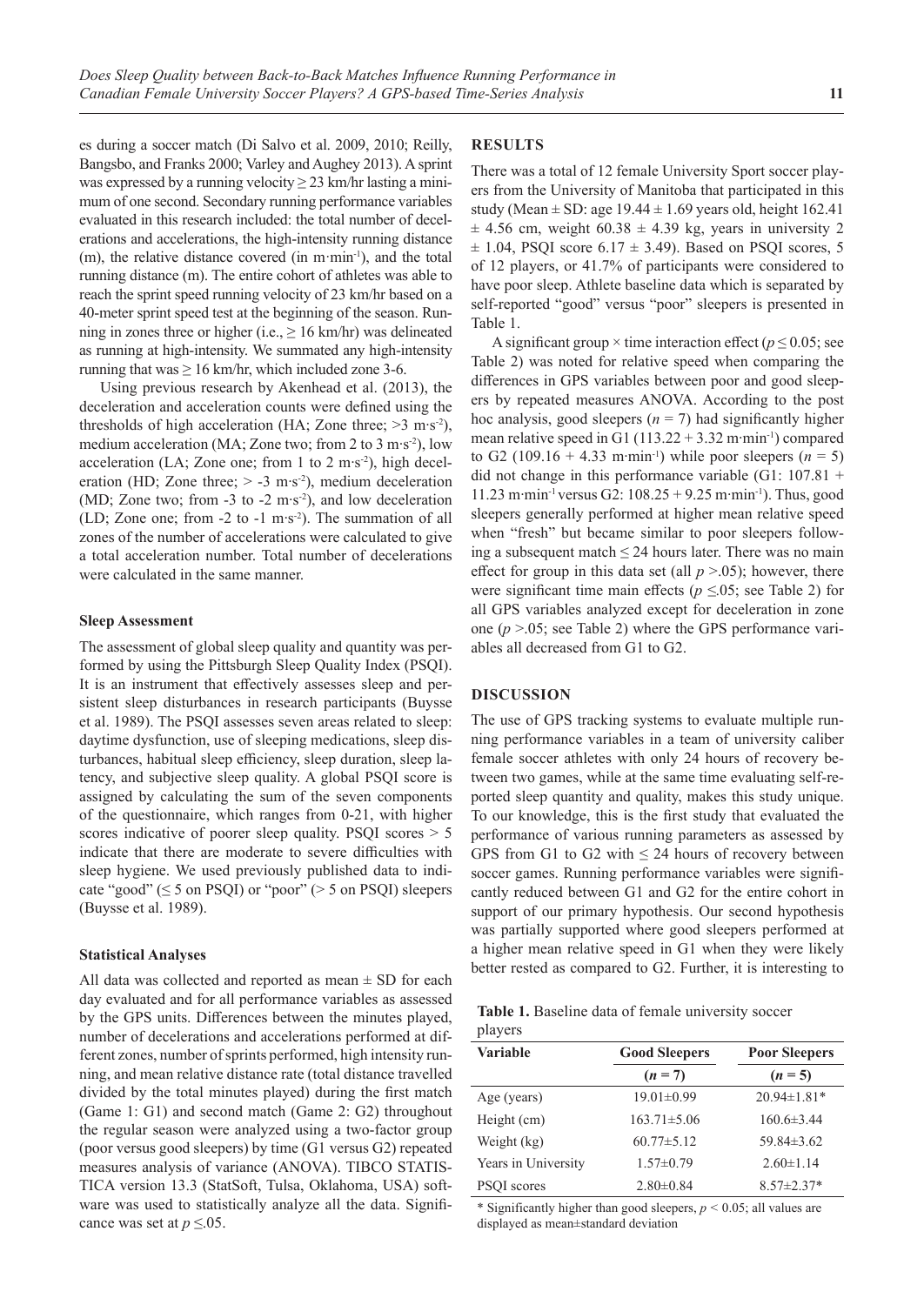| <b>Variables</b>                      | G1<br>G <sub>2</sub> |                    | P-Value     |       |                     |
|---------------------------------------|----------------------|--------------------|-------------|-------|---------------------|
|                                       |                      |                    | <b>Time</b> | Group | Time $\times$ Group |
| Duration (min)                        |                      |                    |             |       |                     |
| Good                                  | 84.82±7.43           | $82.51 \pm 9.81$   | $0.009*$    | 0.701 | 0.094               |
| Poor                                  | 89.49±4.98           | $81.03 \pm 5.17$   |             |       |                     |
| Relative speed (m·min <sup>-1</sup> ) |                      |                    |             |       |                     |
| Good                                  | 113.22±3.32          | 109.16±4.33        | $0.040*$    | 0.460 | $0.015**$           |
| Poor                                  | $107.81 \pm 11.23$   | $108.25 \pm 9.25$  |             |       |                     |
| Total Distance (m)                    |                      |                    |             |       |                     |
| Good                                  | 9576.15±625.32       | 9019.49±729.16     | $< 0.01*$   | 0.847 | 0.198               |
| Poor                                  | 9641.41±716.74       | 8778.82±1081.18    |             |       |                     |
| Distance Zone one (m)                 |                      |                    |             |       |                     |
| Good                                  | 6736.92±534.75       | 6554.67±726.39     | $0.004*$    | 0.665 | 0.082               |
| Poor                                  | 6807.24±290.85       | 6221.08±356.8      |             |       |                     |
| Distance Zone two (m)                 |                      |                    |             |       |                     |
| Good                                  | 1902.50±124.61       | 1679.86±107.65     | $< 0.01*$   | 0.534 | 0.404               |
| Poor                                  | 1775.54±390.19       | 1605.21±422.45     |             |       |                     |
| Distance Zone three (m)               |                      |                    |             |       |                     |
| Good                                  | 448.63±38.35         | 381.19±36.96       | $< 0.01*$   | 0.707 | 0.212               |
| Poor                                  | 459.76±151.32        | 417.35±169.73      |             |       |                     |
| Distance Zone four (m)                |                      |                    |             |       |                     |
| Good                                  | 263.06±28.00         | 214.27±34.81       | $< 0.01*$   | 0.442 | 0.133               |
| Poor                                  | 287.22±100.15        | 258.54±119.42      |             |       |                     |
| Distance Zone five (m)                |                      |                    |             |       |                     |
| Good                                  | $174.32 \pm 32.31$   | 147.03±27.08       | $0.002*$    | 0.258 | 0.239               |
| Poor                                  | 212.05+88.62         | 197.80±98.63       |             |       |                     |
| Distance Zone six (m)                 |                      |                    |             |       |                     |
| Good                                  | $50.73 \pm 11.23$    | 42.46±5.91         | $0.003*$    | 0.178 | 0.131               |
| Poor                                  | 99.59±84.89          | 78.83±73.64        |             |       |                     |
| Distance Zone three through six (m)   |                      |                    |             |       |                     |
| Good                                  | 936.73±101.27        | 784.95±96.94       | $< 0.01*$   | 0.365 | 0.160               |
| Poor                                  | 1058.62±374.94       | 952.53±415.87      |             |       |                     |
| Sprint Count (#)                      |                      |                    |             |       |                     |
| Good                                  | $5.61 \pm 1.39$      | $3.98 \pm 0.33$    | $< 0.01*$   | 0.198 | 0.811               |
| Poor                                  | $8.05 \pm 4.71$      | $6.28 + 4.38$      |             |       |                     |
| Sprint Distance (m)                   |                      |                    |             |       |                     |
| Good                                  | 257.63±67.03         | 199.40±17.18       | $0.004*$    | 0.217 | 0.741               |
| Poor                                  | 357.45±203.81        | 309.09±216.64      |             |       |                     |
| Accelerations Zone one (#)            |                      |                    |             |       |                     |
| Good                                  | 340.50±34.35         | 330.75±35.86       | $0.010*$    | 0.592 | 0.139               |
| Poor                                  | 341.41±17.79         | $311.51 \pm 23.65$ |             |       |                     |
| Accelerations Zone two (#)            |                      |                    |             |       |                     |
| Good                                  | 93.53±12.86          | $86.54 \pm 10.38$  | $< 0.01*$   | 0.640 | 0.668               |
| Poor                                  | 97.32±9.75           | 89.04±12.16        |             |       |                     |
| Accelerations Zone three (#)          |                      |                    |             |       |                     |
| Good                                  | 22.57±6.72           | 19.66±4.04         | $0.003*$    | 0.272 | 0.629               |

**Table 2.** Comparison of mean global positioning system (GPS) running variables from game 1 (G1) to game 2 (G2) in good and poor sleepers within female university sport soccer players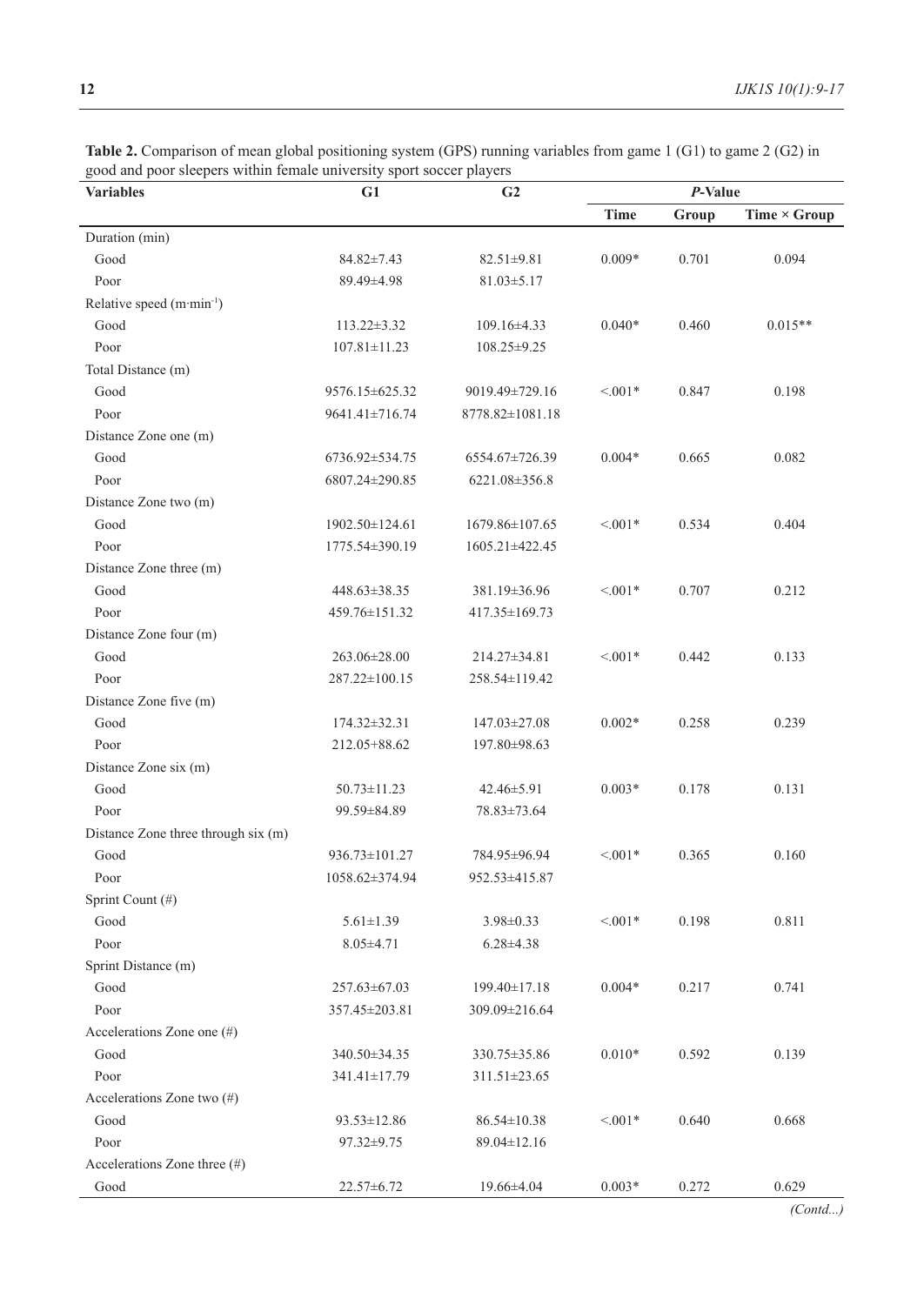### **Table 2.** *(Continued)*

| <b>Variables</b>                | G1                 | G <sub>2</sub>     | P-Value     |       |                     |
|---------------------------------|--------------------|--------------------|-------------|-------|---------------------|
|                                 |                    |                    | <b>Time</b> | Group | Time $\times$ Group |
| Poor                            | $26.45 \pm 5.74$   | $22.64 \pm 3.77$   |             |       |                     |
| Total Accelerations (#)         |                    |                    |             |       |                     |
| Good                            | $456.61 \pm 47.82$ | $436.95 \pm 39.63$ | $0.002*$    | 0.909 | 0.173               |
| Poor                            | $465.19 \pm 28.59$ | 423.19±38.32       |             |       |                     |
| Decelerations Zone one (#)      |                    |                    |             |       |                     |
| Good                            | $276.90\pm33.43$   | $273.73 \pm 29.46$ | 0.071       | 0.689 | 0.171               |
| Poor                            | 279.37±20.31       | 258.97±18.83       |             |       |                     |
| Decelerations Zone two $(\#)$   |                    |                    |             |       |                     |
| Good                            | $92.33 \pm 12.30$  | $85.66 \pm 9.13$   | $0.001*$    | 0.814 | 0.835               |
| Poor                            | $90.71 \pm 15.76$  | 83.37±19.89        |             |       |                     |
| Decelerations Zone three $(\#)$ |                    |                    |             |       |                     |
| Good                            | $37.10 \pm 9.70$   | $31.80 \pm 6.75$   | $< 0.01*$   | 0.363 | 0.321               |
| Poor                            | $44.03 \pm 14.21$  | 35.83±9.95         |             |       |                     |
| Total Decelerations (#)         |                    |                    |             |       |                     |
| Good                            | $406.33 \pm 45.03$ | 391.19 ± 35.70     | $0.003*$    | 0.906 | 0.161               |
| Poor                            | $414.11 \pm 27.48$ | 378.17±44.02       |             |       |                     |

All values are displayed as mean  $\pm$  standard deviation. G1 = Game 1; G2 = Game 2

 $^{a}$ Good sleepers  $n = 7$ .

 $b$ Poor sleepers  $n = 5$ .

\*Indicates significant main effect of time *p <* 0.05

\*\*Indicates significant reduction in good sleepers *p ≤* 0.05

note that 41.7% of our cohort reported poor global sleep (i.e., were poor sleepers) which is an interesting finding as these athletes were young and healthy adults and it would not be expected to find such a high incidence of poor sleep in this cohort.

A previous study (McCormack et al. 2015) found that high intensity running/minute of competition in female university soccer players was reduced when evaluated between two games played with approximately 42 hours of rest between them. Although our study evaluated soccer games played with  $\leq 24$  hours of recovery between them, we did not evaluate HIR/min; however, we did evaluate HIR as an absolute value and it significantly decreased from G1 to G2 thus, providing further evidence of the decrease observed in running performance when matches are played with shortened recovery times between them. The current study found that the number and duration of sprints as well as relative speed were all lowered significantly from G1 to G2; though, McCormack et al. (2015), indicated that sprint number, relative speed, and duration did not significantly differ from Friday to Sunday games. The differences between the two studies may be explained by the length of recovery between games (24 hours versus 42 hours) and contrasting methods between GPS HIR speed zones. McCormack et al. (2015) used 12.9 km/hr to delineate a cut-off for HIR while our study was set to  $\geq 16$  km/hr.

As for the significant time  $\times$  group interaction that was noted in our study for relative speed, where poor sleepers' relative speed did not decrease between matches but, good sleepers relative speed did decrease between G1 and G2, it should be highlighted that good sleepers had a relative speed performance that was higher when compared to poor sleepers (on average 4.7% higher in G1 and 0.8% higher in G2). This could translate into approximately between 82 to 487 meters more distance travelled in a 90-minute match. Although speculative, this increased distance that a player could travel in a game may result in more scoring opportunities for the good sleepers. Further, based on relative speed performance, sleepers deemed good were likely better rested for G1 and thus performed better than poor sleepers. The good sleepers performed better in G1 versus G2 thus, suggesting that better self-reported sleep may effectively improve performance in at least the first game of two played with approximately 24 hours of rest between them. Also, although not statistically significant, the good sleepers performed better in regard to relative speed throughout both games suggesting that good sleepers may potentially recover more effectively between matches played with 24 hours of rest between them. It may be that good sleepers did not properly pace themselves between G1 and G2 thus, demonstrating a significant decrease in relative intensity between the two games. The number of first year players in the good sleep categorization was higher than the number of first year players in the poor sleep category (four versus one, respectively; data not shown) thus, this could indicate an increased deficiency in the technical or tactical aspects of the game, increasing the likelihood of making errors in performance, which could result in increased distance run throughout the match. Finally, Di Salvo et al. (2009) recognized that running distance that a soccer athlete runs is position specific thus, as our study contained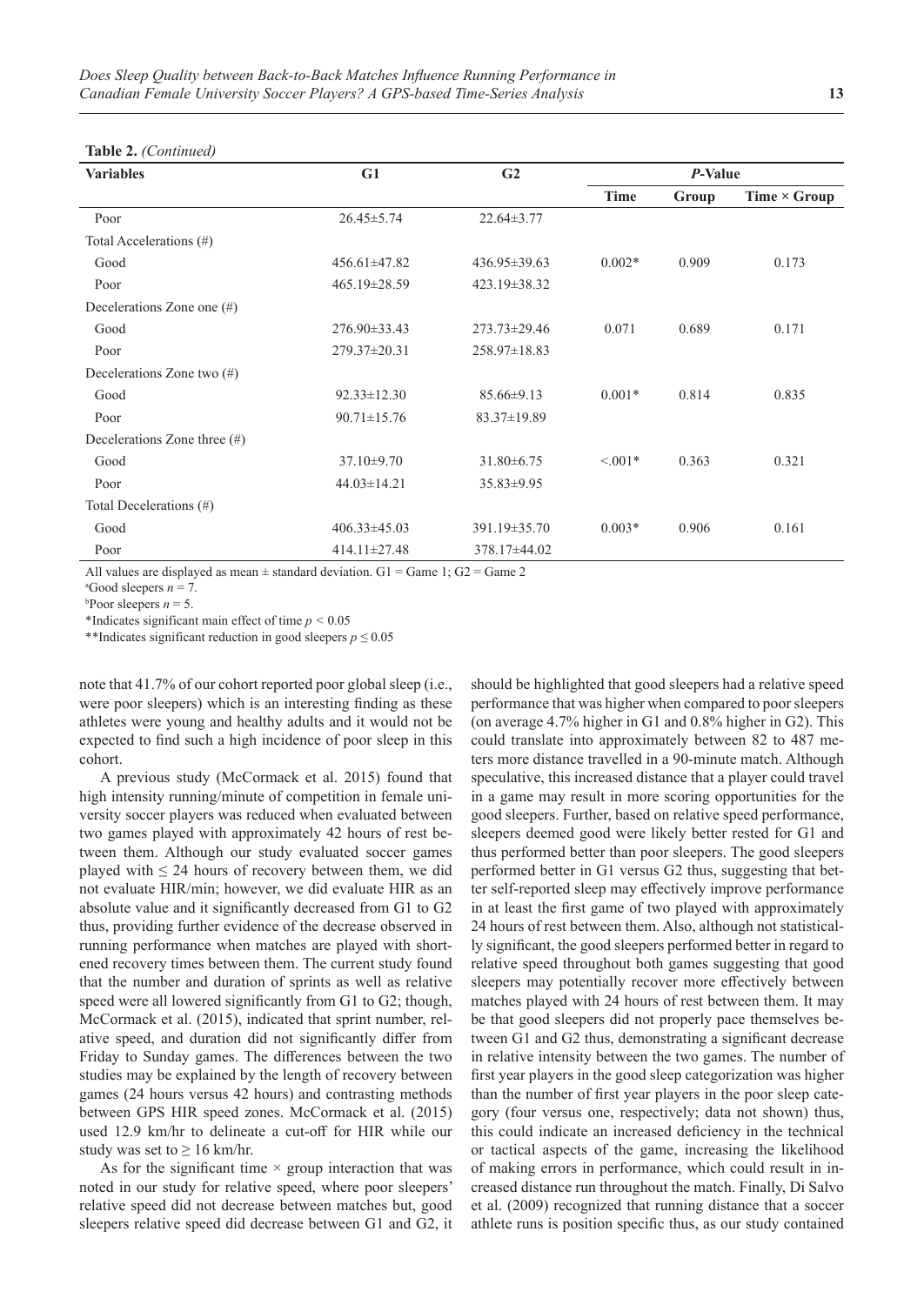an uneven distribution of good sleepers that were attacking players (data not shown) versus poor sleepers, the relative speed results could be explained by this factor.

There are several mechanisms that exist explaining the G1 to G2 decrease in running performance in this study. Primarily, one mechanism that could be influencing the loss of performance from G1 to G2 is that partial sleep deprivation between games could be influencing the repair and recovery processes to ensure optimal performance in the second game as compared to the first game. It is well known that poor sleep affects the ability of athletes to recover from the strenuous exercise they participate in and will negatively affect performance (Malhotra 2017; Nédélec et al. 2015; Vitale et al. 2019). It may be that both the good and poor sleepers in this study had poor sleep between the two games played with minimal rest between them. Thus, partial sleep deprivation may explain some of the decreases observed between G1 and G2 in running performance.

Secondly, a 2% body weight loss due to dehydration (fluid loss) has been previously noted in female soccer players that are highly trained (Andersson et al. 2008; Krustrup et al. 2005, 2011). According to Shirreffs et al. (1996) it takes  $~6$ hours to rehydrate after fluid loss of this extent. Rehydration strategies after prolonged exercise should include consuming 150% of the sweat lost with fluids and consuming fluids that contain 61 mmol/L sodium concentration to ensure adequate recovery. Thus, it is highly unlikely that dehydration plays a major role in fatigue between matches played with 24 hours of recovery between them as most athletes consume adequate amounts of fluids in this time-period. A more plausible explanation is that glycogen re-synthesis is affected by rehydration as it plays a role in increasing intracellular fluid volume, thus directly influencing the rates of glycogen and protein synthesis (Keller et al. 2003; Waller et al. 2009). Thus, low intracellular volume will mean lower re-synthesis rates while high cell volume may accelerate the re-synthesis rates.

Thirdly, glycogen depletion throughout a soccer match likely influences the quantity of high-intensity running that can be accomplished (Bangsbo et al. 2006; Krustrup et al. 2011). Regardless of the level of competition, soccer specific studies indicate that muscle glycogen stores are decreased substantially after a match and remain so for up to between 48 to 72 hours post-match (Jacobs et al. 1982; Krustrup et al. 2011). Furthermore, Asp et al. (1998) reported that damage to skeletal muscle induced by eccentric muscle action resulted in low muscle glycogen content when compared to controls. The lower glycogen storage is attributed to delayed glycogen re-synthesis due to the muscle damage caused by the eccentric exercise. The complete restoration of muscle glycogen stores following a soccer match with  $\leq 24$  hours of recovery is deemed very difficult. Skeletal muscle actions producing movements such as sprinting and high-intensity running are likely negatively affected for up to 72 hours after a soccer game (Fatouros et al. 2010; Mohr et al. 2016). Further, it is known that sleep deprivation negatively affects glucose metabolism which may influence exercise performance in an adverse manner (VanHelder and Radomski 1989).

Finally, the high-intensity activities involved in soccer, including the many eccentric muscle actions, results in skeletal muscle damage (Nédélec et al. 2015; Opar, Williams, and Shield 2012). Muscle damage results in alterations to the banding patterns of myofibrillar proteins, damage to the muscle fiber, and damage to the sarcolemma all of which culminates in loss of force production by the skeletal muscle (Clarkson, Nosaka, and Braun 1992). As mentioned, muscle actions that are eccentric in nature result in decreases in muscle performance, increases in indirect blood biomarkers of muscle damage (for example: creatine kinase and myoglobin), and delayed onset of muscle soreness which negatively affects exercise ability (Howatson and van Someren 2008; Krustrup et al. 2011; Mohr et al. 2016; Nédélec et al. 2015). This is the first study, to our knowledge, that has reported significant decreases in running performance as assessed by GPS devices when games are played with  $\leq$  24 hours of recovery.

There are several strengths associated with our study. First, tracking female university soccer athletes using the GPS devices throughout an entire competitive season is viewed as a strength as we did not simulate matches to collect our data. This has the strength of being extremely generalizable to the population of university female athletes who participate in soccer matches with  $\leq$  24 hours of recuperation between them. Second, using the PSQI questionnaire to subjectively evaluate our participants as good or poor sleepers is relatively unique in an athletic population. This allowed us to observe if good or poor sleepers would perform differently in relation to the GPS running variables we analyzed in this study. Finally, our study collected in-season data in a longitudinal fashion which provides a broader picture of how athletes perform throughout an entire season versus just a snapshot of the season (i.e., 1 or 2 games). Practically, our study has a few implications. Coaches should be aware of their athletes sleep hygiene as it may influence relative speed performance between games played back-to-back with  $\leq 24$  hours of recovery. Further, coaches should consider substituting players into the first and second games more frequently to account for the decrease in performance observed between games played with  $\leq 24$  hours of rest between them. This may aid the team in improving the performance observed in the second match when compared to the first. Overall, coaches should try to implement good sleep hygiene practices for their athletes and implement player rotation more frequently to account for performance decrements in the second match when games are played with  $\leq 24$ hours of recuperation between them.

This research is not without limitations. One limitation is that only one retrospective questionnaire was used to evaluate sleep quality in our entire cohort. While this is viewed as a limitation, the PSQI measurement tool offers a reliable method of evaluating global sleep hygiene but may have failed to capture the immediate effects of a poor night's sleep on soccer game performance. Studies offering both global and daily sleep assessments, as well as objective and subjective sleep evaluations, may enhance our understanding of the effects that sleep hygiene may have on performance in female university soccer athletes. Secondly, we just collected data over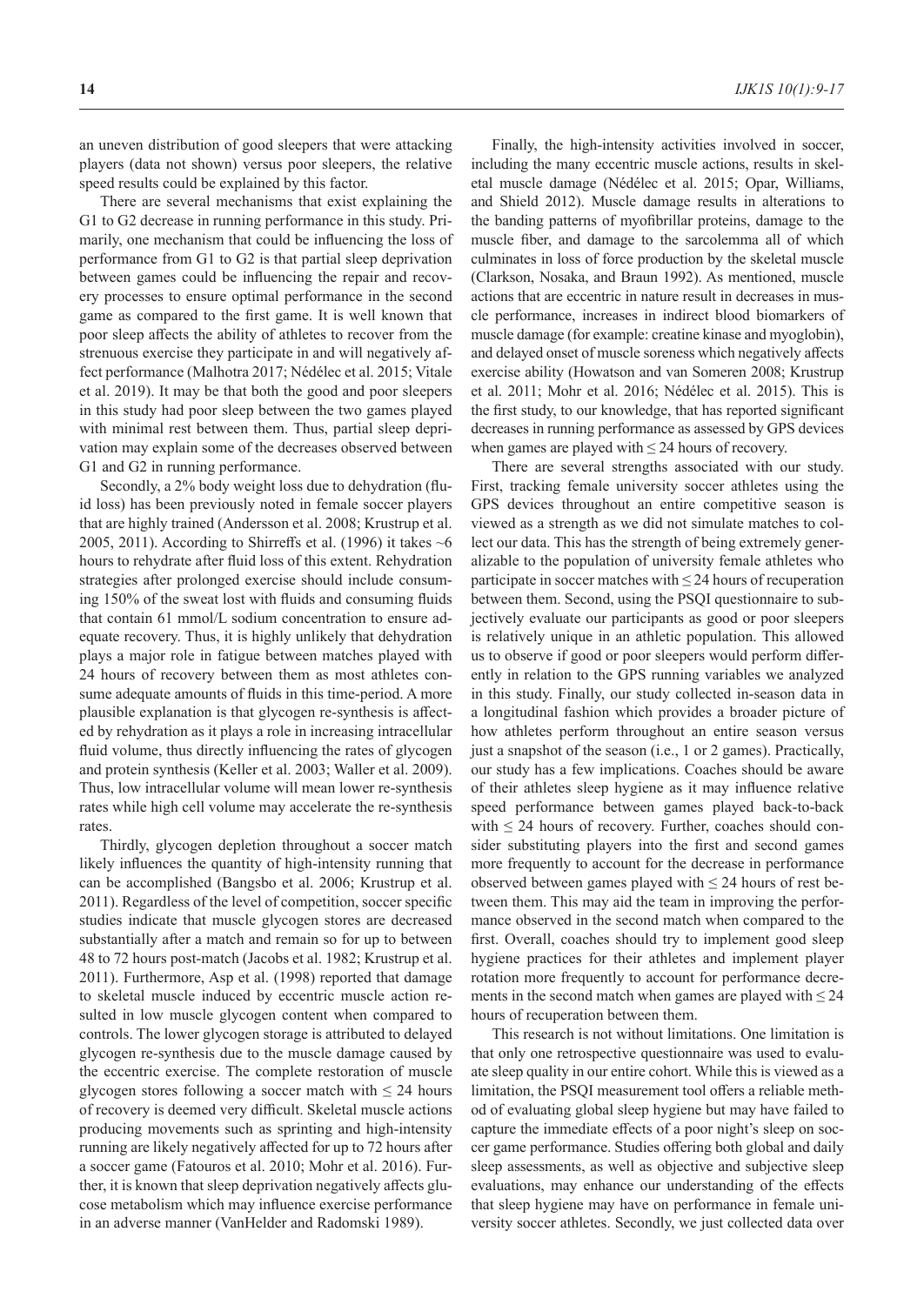10 games that were played with  $\leq$  24 hours of recuperation between them over a complete regular season in one female university soccer team. Our sample size is low and we have a limited amount of game data that was collected for this study; however, this is common practice in athletic populations. In the future, studies should evaluate a larger number of athlete participants and include a variety of teams and/or increase the number of seasons that are evaluated within the context of this congested competition schedule. Improving on the statistical power by collecting data over multiple seasons and increasing the number of participants that could be analyzed is suggested as a future research priority. Also, this study did not include analysis of video performance to evaluate if tactical or technical errors made by the athletes may have contributed to our results. Finally, we did not collect performance data from the opponents in each of the respective games thus, we are unable to evaluate if opponents outperformed the athletes on our team of interest in each match.

## **CONCLUSION**

In summary, female university soccer athletes show a decrease in running performance, as assessed by GPS, between two weekend matches played with  $\leq 24$  hours of rest between them. Relative speed was demonstrated to be higher in "good" sleepers in the first match of two played over the weekend but, this variable decreased to levels similar to "poor" sleepers' performance by the second match. No other running performance variables were different between "good" and "poor" sleepers in our cohort. Further research evaluating "good" and "poor" sleepers in an assortment of athletic events is warranted to understand the effects that poor sleep may have on athletic performance outcomes. By rotating players between soccer halves and between matches, practitioners and coaches may be able to reduce the risk of declining running performance observed in a second match played with  $\leq$  24 hours of recovery from the first match.

## **ACKNOWLEDGEMENTS**

The authors wish to thank all the participants for their time and effort in helping to complete this study. Special thanks to Dr. Vanessa Martinez Lagunas for her role in facilitating the opportunity for this research study. This manuscript was extracted from the thesis of the primary author at the University of Manitoba.

## **AUTHORS' CONTRIBUTION**

All authors designed the research protocol. DT conducted the experiment and analyzed the data. DT and SMC wrote the manuscript. All authors worked on revising the manuscript for submission. All authors read and approved the final version of the manuscript.

## **REFERENCES**

Akenhead, Richard, Philip R. Hayes, Kevin G. Thompson, and Duncan French. 2013. Diminutions of Acceleration and Deceleration Output during Professional Football Match Play. *Journal of Science and Medicine in Sport.* 16(6):556–61. doi: 10.1016/j.jsams.2012.12.005.

- Andersson, Helena A., Morten B. Randers, Anja Heiner-Møller, Peter Krustrup, and Magni Mohr. 2010. Elite Female Soccer Players Perform More High-Intensity Running When Playing in International Games Compared with Domestic League Games. *Journal of Strength and Conditioning Research.* 24(4):912–19. doi: 10.1519/JSC.0b013e3181d09f21.
- Andersson, Helena, Truls Raastad, Johnny Nilsson, Gøran Paulsen, Ina Garthe, and Fawzi Kadi. 2008. Neuromuscular Fatigue and Recovery in Elite Female Soccer: Effects of Active Recovery. *Medicine and Science in Sports and Exercise.* 40(2):372–80. doi: 10.1249/ mss.0b013e31815b8497.
- Asp, S., J. R. Daugaard, S. Kristiansen, B. Kiens, and E. A. Richter. 1998. Exercise Metabolism in Human Skeletal Muscle Exposed to Prior Eccentric Exercise. *The Journal of Physiology.* 509 (Pt 1):305–13. doi: 10.1111/j.1469-7793.1998.305bo.x.
- Bangsbo, Jens, Magni Mohr, and Peter Krustrup. 2006. Physical and Metabolic Demands of Training and Match-Play in the Elite Football Player. *Journal of Sports Sciences.* 24(7):665–74. doi: 10.1080/02640410500482529.
- Bolin, Delmas J. 2019. Sleep Deprivation and Its Contribution to Mood and Performance Deterioration in College Athletes. *Current Sports Medicine Reports.* 18(8):305– 10. doi: 10.1249/JSR.0000000000000621.
- Budgett, R. 1998. Fatigue and Underperformance in Athletes: The Overtraining Syndrome. *British Journal of Sports Medicine.* 32(2):107–10. doi: 10.1136/bjsm.32.2.107.
- Buysse, D. J., C. F. Reynolds, T. H. Monk, S. R. Berman, and D. J. Kupfer. 1989. The Pittsburgh Sleep Quality Index: A New Instrument for Psychiatric Practice and Research. *Psychiatry Research.* 28(2):193–213. doi: 10.1016/0165-1781(89)90047-4.
- Charest, J., and M.A. Grandner. 2020. Sleep and Athletic Performance: Impacts on Physical Performance, Mental Performance, Injury Risk and Recovery, and Mental Health. *Sleep Medicine Clinics.* 15(1):41-57. doi: 10.1016/j.jsmc.2019.11.005.
- Clarkson, P. M., K. Nosaka, and B. Braun. 1992. Muscle Function after Exercise-Induced Muscle Damage and Rapid Adaptation. *Medicine and Science in Sports and Exercise.* 24(5):512–20.
- Di Salvo, V., W. Gregson, G. Atkinson, P. Tordoff, and B. Drust. 2009. Analysis of High Intensity Activity in Premier League Soccer. *International Journal of Sports Medicine.* 30(3):205–12. doi: 10.1055/s-0028-1105950.
- Di Salvo, Valter, Ramon Baron, Carlos González-Haro, Christian Gormasz, Fabio Pigozzi, and Norbert Bachl. 2010. Sprinting Analysis of Elite Soccer Players during European Champions League and UEFA Cup Matches. *Journal of Sports Sciences.* 28(14):1489–94. doi: 10.1080/02640414.2010.521166.
- Dinges, D. F., F. Pack, K. Williams, K. A. Gillen, J. W. Powell, G. E. Ott, C. Aptowicz, and A. I. Pack. 1997.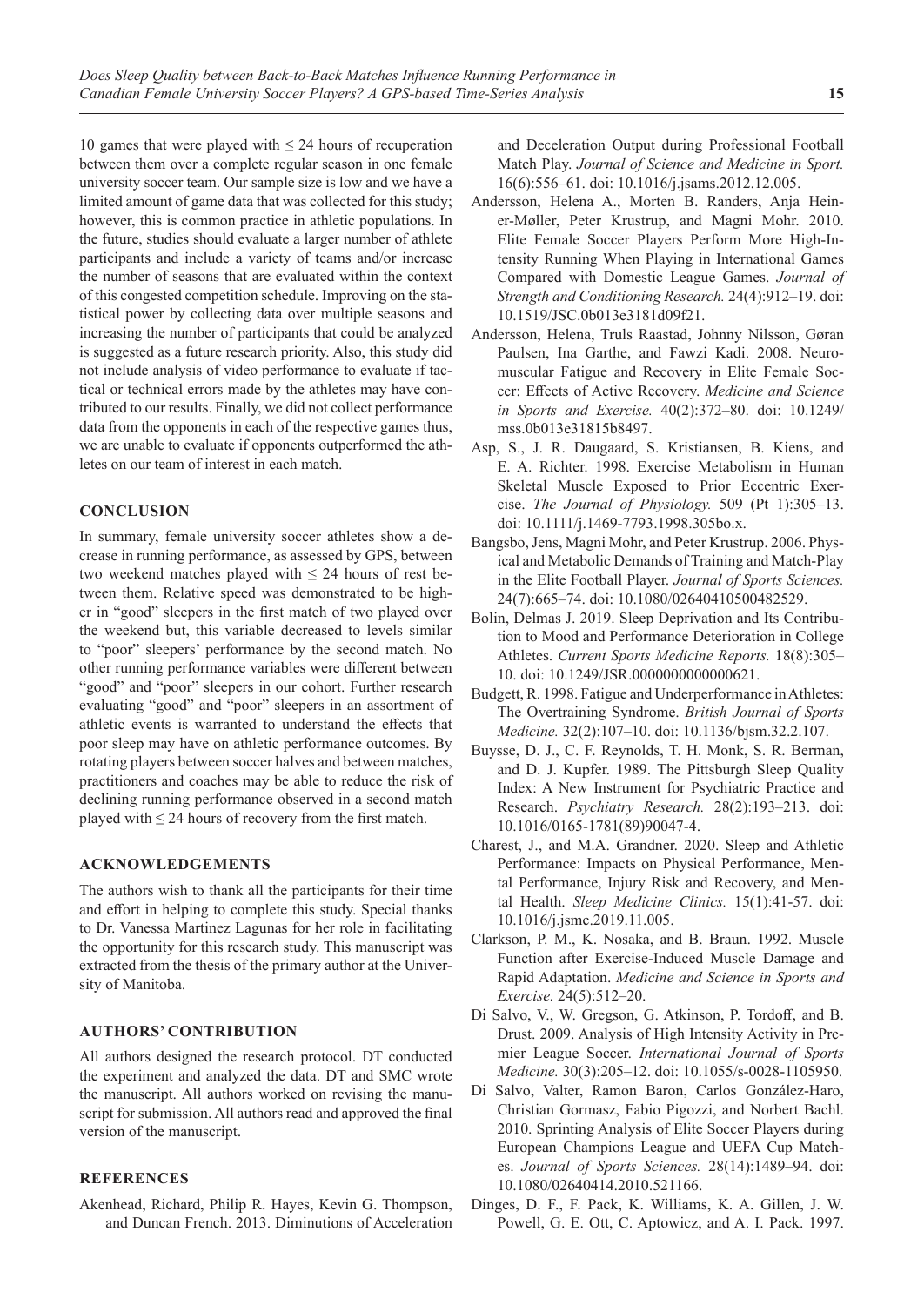Cumulative Sleepiness, Mood Disturbance, and Psychomotor Vigilance Performance Decrements during a Week of Sleep Restricted to 4-5 Hours per Night. *Sleep.* 20(4):267–77.

- Doherty, R., S.M. Madigan, A. Nevill, G. Warrington, and J.G. Ellis. 2021. The Sleep and Recovery Practices of Athletes. *Nutrients*. 13(4):1330. doi: 10.3390/ nu13041330.
- Fatouros, Ioannis G., Athanasios Chatzinikolaou, Ioannis I. Douroudos, Michalis G. Nikolaidis, Antonios Kyparos, Konstantinos Margonis, Yiannis Michailidis, Antonios Vantarakis, Kyriakos Taxildaris, Ioannis Katrabasas, Dimitrios Mandalidis, Dimitrios Kouretas, and Athanasios Z. Jamurtas. 2010. Time-Course of Changes in Oxidative Stress and Antioxidant Status Responses Following a Soccer Game. *Journal of Strength and Conditioning Research.* 24(12):3278–86. doi: 10.1519/ JSC.0b013e3181b60444.
- Gupta, L., K. Morgan, and S. Gilchrist. 2017. Does Elite Sport Degrade Sleep Quality? A Systematic Review.
- *Sports Medicine*. 47(7):1317-1333. doi: 10.1007/s40279- 016-0650-6.
- Howatson, Glyn, and Ken A. van Someren. 2008. The Prevention and Treatment of Exercise-Induced Muscle Damage. *Sports Medicine (Auckland, N.Z.).* 38(6):483– 503. doi: 10.2165/00007256-200838060-00004.
- Jacobs, I., N. Westlin, J. Karlsson, M. Rasmusson, and B. Houghton. 1982. Muscle Glycogen and Diet in Elite Soccer Players. *European Journal of Applied Physiology and Occupational Physiology.* 48(3):297–302. doi: 10.1007/bf00430219.
- Juliff, Laura E., Shona L. Halson, and Jeremiah J. Peiffer. 2015. Understanding Sleep Disturbance in Athletes Prior to Important Competitions. *Journal of Science and Medicine in Sport.* 18(1):13–18. doi: 10.1016/j. jsams.2014.02.007.
- Keller, U., G. Szinnai, S. Bilz, and K. Berneis. 2003. Effects of Changes in Hydration on Protein, Glucose and Lipid Metabolism in Man: Impact on Health. *European Journal of Clinical Nutrition.* 57 Suppl 2:S69-74. doi: 10.1038/sj.ejcn.1601904.
- Kennedy, Michael D., Katherine A. Tamminen, and Nicholas L. Holt. 2013. Factors That Influence Fatigue Status in Canadian University Swimmers. *Journal of Sports Sciences.* 31(5):554–64. doi: 10.1080/02640414.2012.738927.
- Krustrup, Peter, Magni Mohr, Helga Ellingsgaard, and Jens Bangsbo. 2005. Physical Demands during an Elite Female Soccer Game: Importance of Training Status. *Medicine and Science in Sports and Exercise.* 37(7):1242– 48. doi: 10.1249/01.mss.0000170062.73981.94.
- Krustrup, Peter, Niels Ortenblad, Joachim Nielsen, Lars Nybo, Thomas P. Gunnarsson, F. Marcello Iaia, Klavs Madsen, Francis Stephens, Paul Greenhaff, and Jens Bangsbo. 2011. Maximal Voluntary Contraction Force, SR Function and Glycogen Resynthesis during the First 72 h after a High-Level Competitive Soccer Game. *European Journal of Applied Physiology.* 111(12):2987– 95. doi: 10.1007/s00421-011-1919-y.
- Lim, Julian, and David F. Dinges. 2008. Sleep Deprivation and Vigilant Attention. *Annals of the New York Academy of Sciences.* 1129:305–22. doi: 10.1196/annals.1417.002.
- Malhotra, Raman K. 2017. Sleep, Recovery, and Performance in Sports. *Neurologic Clinics.* 35(3):547–57. doi: 10.1016/j.ncl.2017.03.002.
- McCormack, William P., Jay R. Hoffman, Gabriel J. Pruna, Tyler C. Scanlon, Jonathan D. Bohner, Jeremy R. Townsend, Adam R. Jajtner, Jeffrey R. Stout, Maren S. Fragala, and David H. Fukuda. 2015. Reduced High-Intensity-Running Rate in Collegiate Women's Soccer When Games Are Separated by 42 Hours. *International Journal of Sports Physiology and Performance.* 10(4):436–39. doi: 10.1123/ijspp.2014-0336.
- McCormack, William P., Jeffrey R. Stout, Adam J. Wells, Adam M. Gonzalez, Gerald T. Mangine, Maren S. Fragala, and Jay R. Hoffman. 2014. Predictors of High-Intensity Running Capacity in Collegiate Women during a Soccer Game. *Journal of Strength and Conditioning Research.* 28(4):964–70. doi: 10.1519/ JSC.0000000000000359.
- Meeusen, Romain, Martine Duclos, Carl Foster, Andrew Fry, Michael Gleeson, David Nieman, John Raglin, Gerard Rietjens, Jürgen Steinacker, Axel Urhausen, European College of Sport Science, and American College of Sports Medicine. 2013. Prevention, Diagnosis, and Treatment of the Overtraining Syndrome: Joint Consensus Statement of the European College of Sport Science and the American College of Sports Medicine. *Medicine and Science in Sports and Exercise.* 45(1):186–205. doi: 10.1249/MSS.0b013e318279a10a.
- Mohr, Magni, Dimitrios Draganidis, Athanasios Chatzinikolaou, Jose Carlos Barbero-Álvarez, Carlo Castagna, Ioannis Douroudos, Alexandra Avloniti, Alexandra Margeli, Ioannis Papassotiriou, Andreas D. Flouris, Athanasios Z. Jamurtas, Peter Krustrup, and Ioannis G. Fatouros. 2016. Muscle Damage, Inflammatory, Immune and Performance Responses to Three Football Games in 1 Week in Competitive Male Players. *European Journal of Applied Physiology.* 116(1):179–93. doi: 10.1007/ s00421-015-3245-2.
- Nédélec, Mathieu, Shona Halson, Abd-Elbasset Abaidia, Said Ahmaidi, and Gregory Dupont. 2015. Stress, Sleep and Recovery in Elite Soccer: A Critical Review of the Literature. *Sports Medicine (Auckland, N.Z.).* 45(10):1387–1400. doi: 10.1007/s40279-015-0358-z.
- Opar, David A., Morgan D. Williams, and Anthony J. Shield. 2012. Hamstring Strain Injuries: Factors That Lead to Injury and Re-Injury. *Sports Medicine (Auckland, N.Z.).* 42(3):209–26. doi: 10.2165/11594800-000000000- 00000.
- Reilly, T., J. Bangsbo, and A. Franks. 2000. Anthropometric and Physiological Predispositions for Elite Soccer. *Journal of Sports Sciences.* 18(9):669–83. doi: 10.1080/02640410050120050.
- Ritchie, Dean, Will G. Hopkins, Martin Buchheit, Justin Cordy, and Jonathan D. Bartlett. 2016. Quantification of Training and Competition Load Across a Season in an